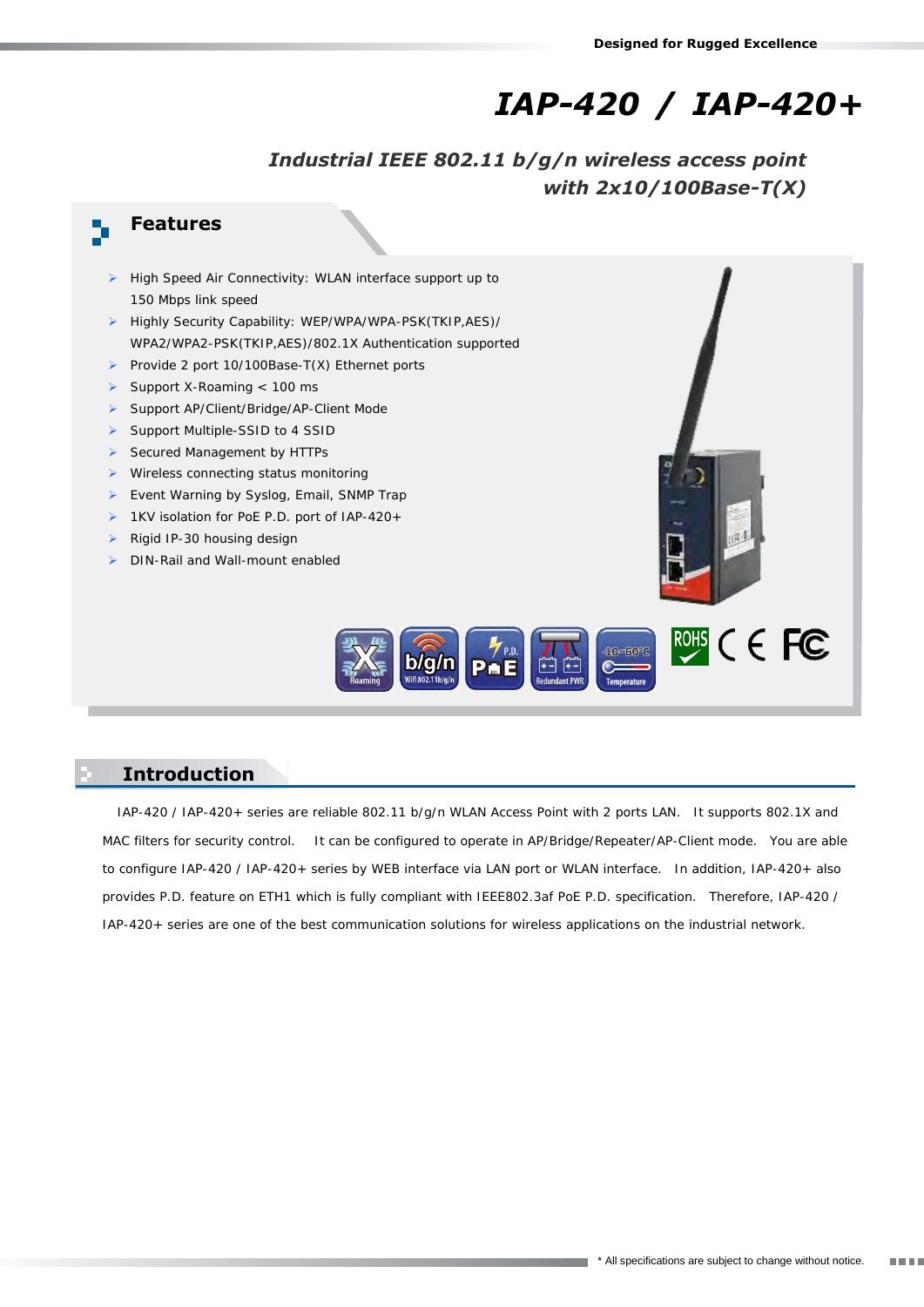#### **Application**

In practical operation of wireless access point, Windows utility (Open-Vision) is supported. This utility is very helpful for you to search and configure IP of access point on the industrial network. In addition, the wireless access point support various kinds of operation modes include AP/ Bridge/Repeater/AP-Client mode. IAP-420 / IAP-420+ series also support PoE P.D. feature to extend the layout up to 100 meters. You can build up the wireless network easily.

### **Dimension**

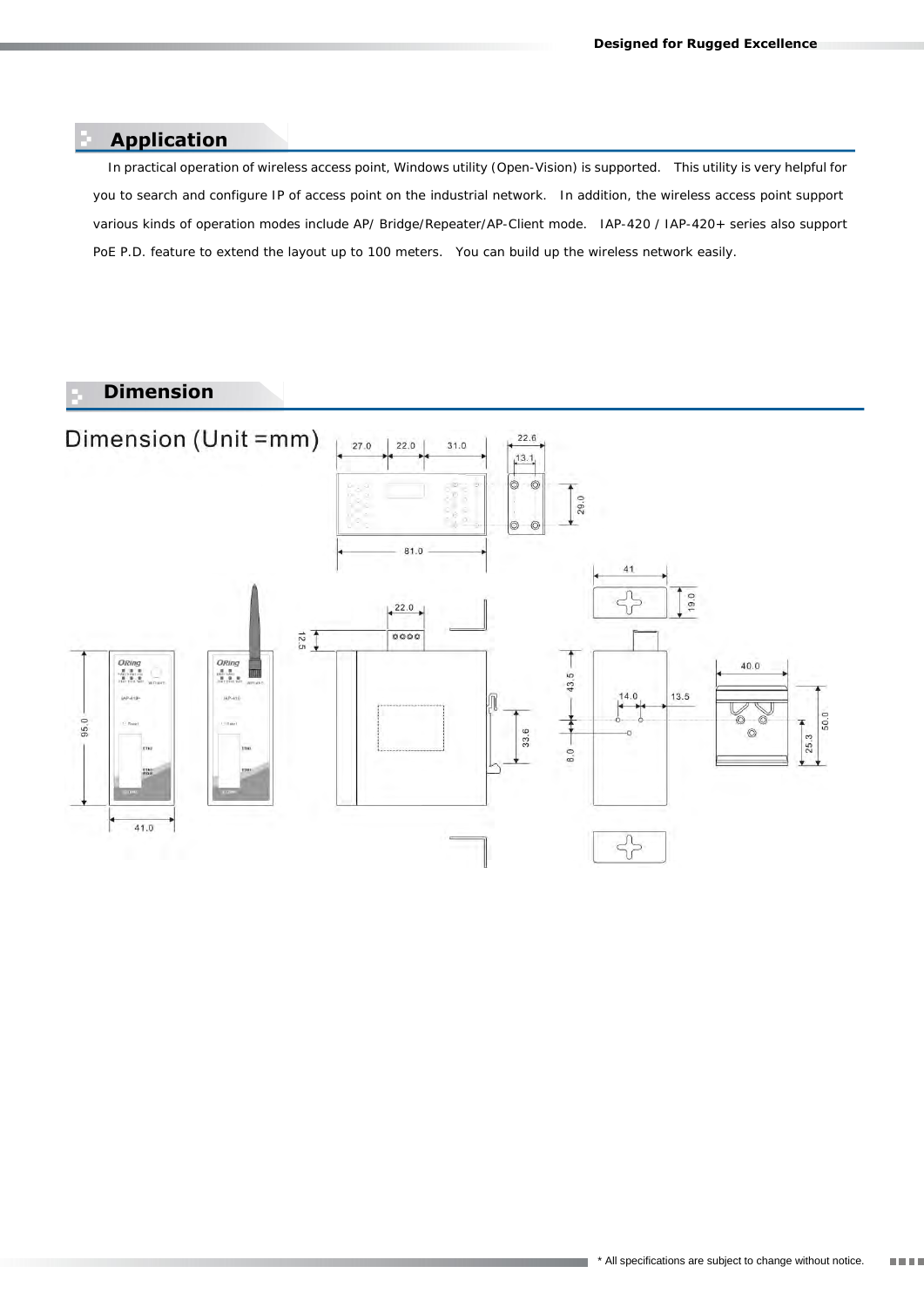## **Specifications**

| <b>ORing WLAN Access Point</b>                  | <b>IAP-420</b>                                                                                                                                                                             | IAP-420+                                                                                                                                                                                             |
|-------------------------------------------------|--------------------------------------------------------------------------------------------------------------------------------------------------------------------------------------------|------------------------------------------------------------------------------------------------------------------------------------------------------------------------------------------------------|
| Model                                           |                                                                                                                                                                                            |                                                                                                                                                                                                      |
| <b>Physical Ports</b>                           |                                                                                                                                                                                            |                                                                                                                                                                                                      |
| 10/100 Base-T(X) Ports in<br>RJ45 Auto MDI/MDIX | $\mathbf{2}$                                                                                                                                                                               |                                                                                                                                                                                                      |
| PoE P.D. port                                   |                                                                                                                                                                                            | Present at ETH1<br>Fully compliant with IEEE 802.3af<br>Power Device specification<br>Over load & short circuit protection<br>Isolation Voltage: 1000 VDC min.<br>Isolation Resistance: 108 ohms min |
| <b>WLAN</b> interface                           |                                                                                                                                                                                            |                                                                                                                                                                                                      |
| Operating Mode                                  | AP/Bridge/AP-Client                                                                                                                                                                        |                                                                                                                                                                                                      |
| Antenna Connector                               | 1 x External reverse SMA-type antenna connector                                                                                                                                            |                                                                                                                                                                                                      |
| Radio Frequency Type                            | DSSS, OFDM                                                                                                                                                                                 |                                                                                                                                                                                                      |
| Modulation                                      | IEEE802.11b: CCK, DQPSK, DBPSK<br>IEEE802.11g/n: OFDM with BPSK, QPSK, 16QAM, 64QAM                                                                                                        |                                                                                                                                                                                                      |
| Frequency Band                                  | America / FCC:<br>2.412~2.462 GHz (11 channels)<br>Europe CE / ETSI:<br>2.412~2.472 GHz (13 channels)                                                                                      |                                                                                                                                                                                                      |
| <b>Transmission Rate</b>                        | 802.11b: 1/2/5.5/11 Mbps<br>802.11g: 6/9/12/18/24/36/48/54 Mbps<br>802.11n(40MHz): UP to 150 Mbps                                                                                          |                                                                                                                                                                                                      |
| Transmit Power                                  | 802.11b: 13.5dBm ± 1.5dBm<br>802.11g: 13.5dBm ± 1.5dBm<br>802.11n(2.4G@20MHz): 13.5dBm ± 1.5dBm<br>802.11n(2.4G@40MHz): 13.5dBm ± 1.5dBm                                                   |                                                                                                                                                                                                      |
| Receiver Sensitivity                            | 802.11b: - 90dBm ± 2dBm@1Mbps<br>802.11g: -72dBm ± 2dBm@54Mbps<br>802.11n(2.4G@40MHz,MCS7): -68dBm ± 2dBm                                                                                  |                                                                                                                                                                                                      |
| <b>Encryption Security</b>                      | WEP: (64-bit, 128-bit key supported)<br>WPA/WPA2: 802.11i (WEP and AES encryption)<br>WPA-PSK (256-bit key pre-shared key supported)<br>802.1X Authentication supported<br>TKIP encryption |                                                                                                                                                                                                      |
| Wireless Security                               | SSID broadcast disable and enable                                                                                                                                                          |                                                                                                                                                                                                      |
| <b>Protocol Support</b>                         |                                                                                                                                                                                            |                                                                                                                                                                                                      |
| Protocol                                        |                                                                                                                                                                                            | ARP, BOOTP, DHCP, DNS, HTTP, IP, ICMP, SNTP, TCP, UDP, 802.1X, SNMP, STP                                                                                                                             |
| <b>LED indicators</b>                           |                                                                                                                                                                                            |                                                                                                                                                                                                      |
| Power indicator                                 | LED $\times$ 3, PWR 1, 2, (PoE):<br>Green On: Power is on and functioning Normally.                                                                                                        |                                                                                                                                                                                                      |
| 10/100Base-T(X) RJ45 port<br>indicator          | LED x 2, Green for port Link/Act at 100Mbps.                                                                                                                                               |                                                                                                                                                                                                      |
| <b>WLAN LEDS</b>                                | WLAN Link /ACT: Green: Blinking                                                                                                                                                            |                                                                                                                                                                                                      |
| Power<br>Redundant Input power                  | Dual DC inputs. 12~48VDC on 4-pin terminal block                                                                                                                                           |                                                                                                                                                                                                      |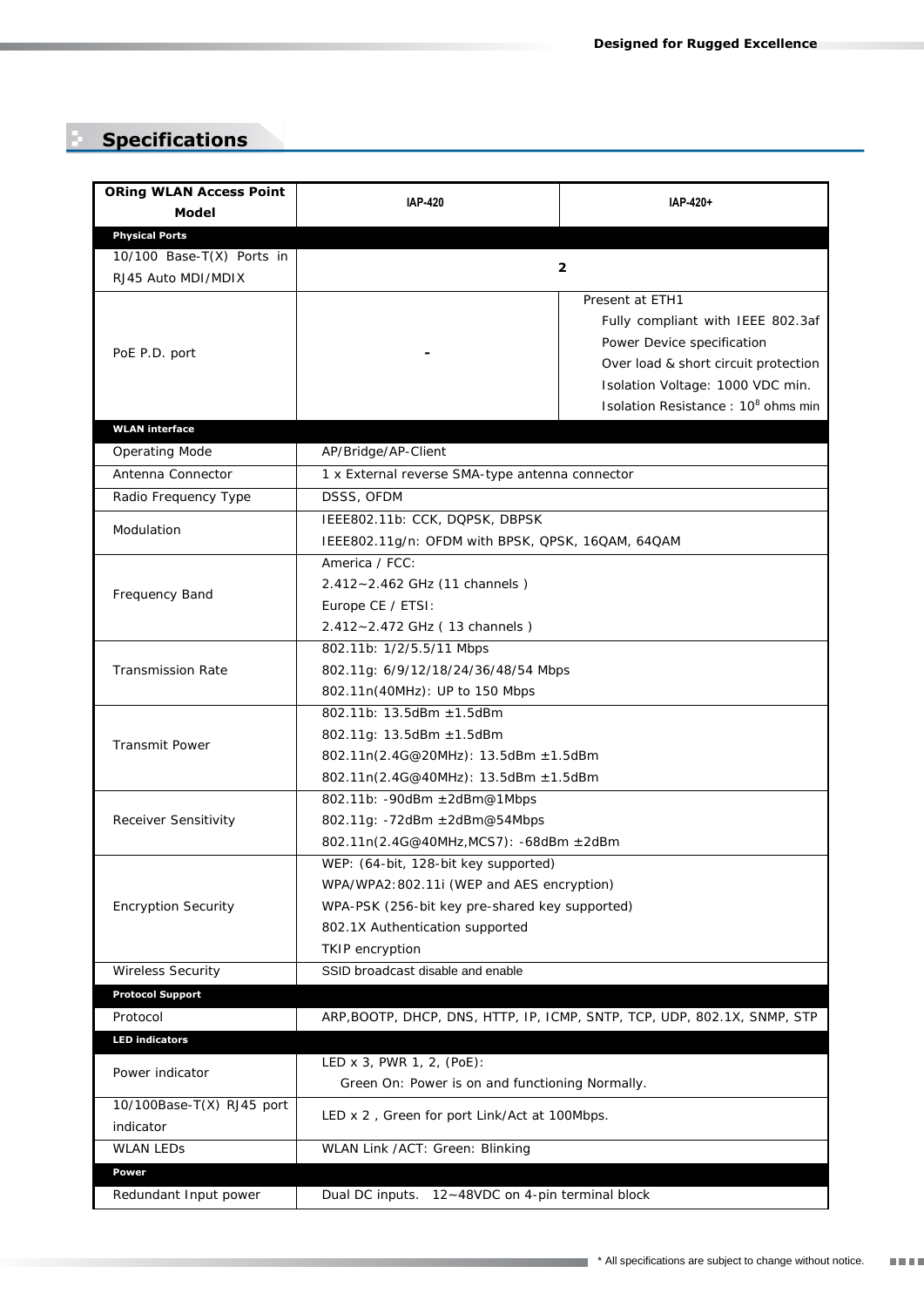| Power consumption (Typ.)          | 4watts                                                              |     |
|-----------------------------------|---------------------------------------------------------------------|-----|
| Overload current protection       | Present                                                             |     |
| Reverse polarity protection       | Present                                                             |     |
| <b>Physical Characteristic</b>    |                                                                     |     |
| Enclosure                         | $IP-30$                                                             |     |
| Dimension $(W \times D \times H)$ | 41(W)x81(D)x95(H) mm                                                |     |
| Weight (g)                        | 292                                                                 | 297 |
| <b>Environmental</b>              |                                                                     |     |
| Storage Temperature               | -40 to 85°C (-40 to 185°F)                                          |     |
| Operating Temperature             | -10 to 60°C (14 to 140°F)                                           |     |
| Operating Humidity                | 5% to 95% Non-condensing                                            |     |
| <b>Regulatory approvals</b>       |                                                                     |     |
| <b>EMI</b>                        | FCC Part 15, CISPR (EN55022) class A                                |     |
| <b>FMS</b>                        | EN61000-4-2 (ESD), EN61000-4-3 (RS), EN61000-4-4 (EFT), EN61000-4-5 |     |
|                                   | (Surge), EN61000-4-6 (CS), EN61000-4-8, EN61000-4-11                |     |
| Shock                             | IEC60068-2-27                                                       |     |
| Free Fall                         | IEC60068-2-32                                                       |     |
| Vibration                         | IEC60068-2-6                                                        |     |
| Safety                            | EN60950-1                                                           |     |
| Warranty                          | 3 years                                                             |     |